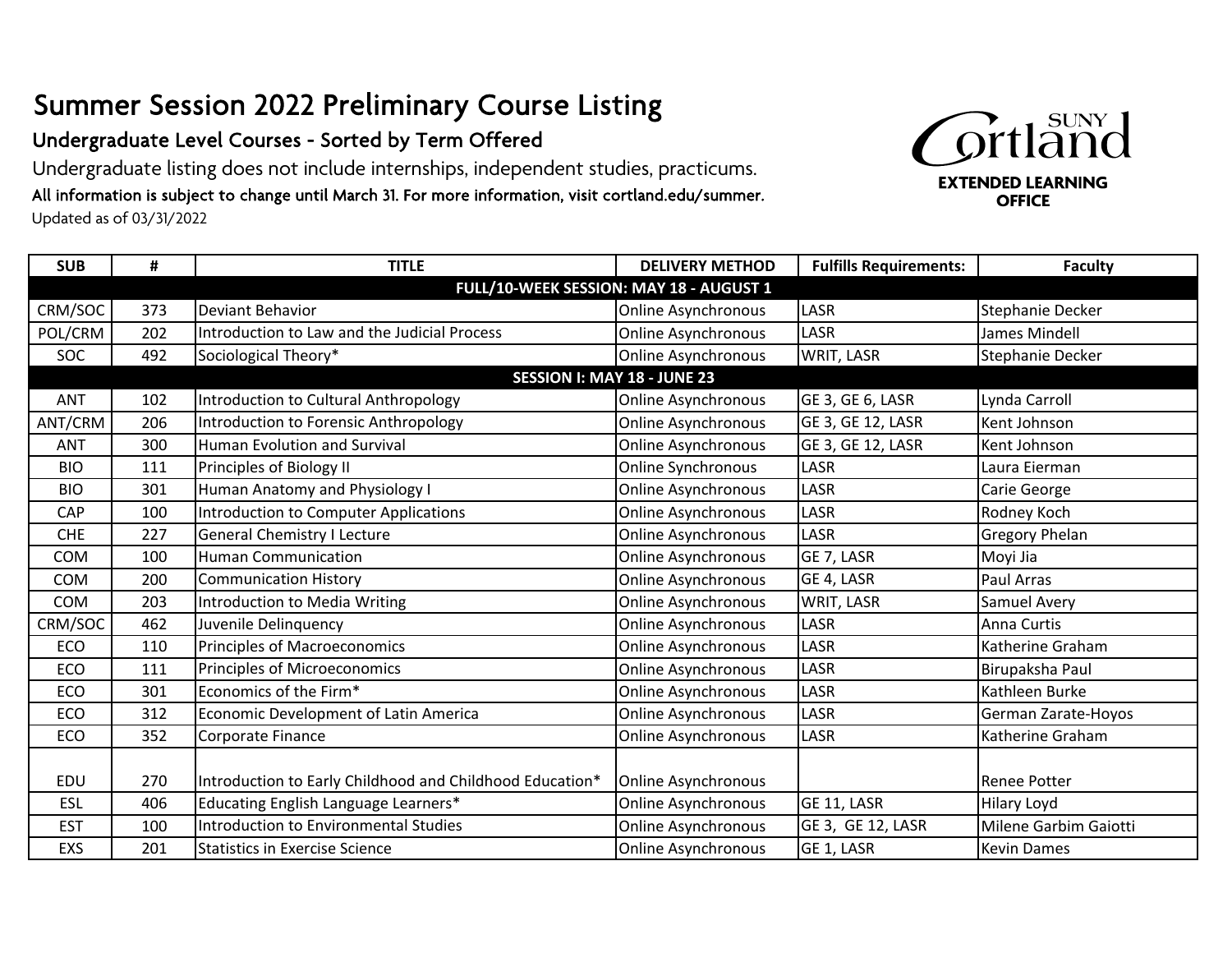| <b>SUB</b> | #   | <b>TITLE</b>                                             | <b>DELIVERY METHOD</b>     | <b>Fulfills Requirements:</b> | <b>Faculty</b>          |
|------------|-----|----------------------------------------------------------|----------------------------|-------------------------------|-------------------------|
| EXS        | 310 | Ethical Issues in Kinesiology*                           | <b>Online Asynchronous</b> | <b>WRIT</b>                   | <b>Brian Richardson</b> |
| EXS        | 325 | Principles of Strength and Conditioning*                 | <b>Online Asynchronous</b> |                               | Ryan Fiddler            |
| EXS/PSY    | 346 | Sport Psychology                                         | <b>Online Asynchronous</b> | LASR                          | Kate Polasek            |
| EXS/HLH    | 357 | Nutrition and Sport Performance                          | <b>Online Asynchronous</b> |                               | Ryan Fiddler            |
| EXS        | 397 | <b>Exercise Physiology I</b>                             | Blended                    | LASR                          | James Hokanson          |
| EXS        | 421 | Athletic Injury Risk Management                          | <b>Online Asynchronous</b> |                               | Kyle Liang              |
| <b>FSA</b> | 103 | Gender, Race and Class Issues in Education               | <b>Online Asynchronous</b> | GE 11, WRIT, LASR             | <b>Claire Barrett</b>   |
| GLY        | 397 | Physical Oceanography                                    | <b>Online Asynchronous</b> | LASR                          | Li Jin                  |
| GRY        | 120 | <b>Cultural Geography</b>                                | <b>Online Asynchronous</b> | GE 3, GE 6, LASR              | Christopher Badurek     |
| <b>HIS</b> | 101 | The World since 1500                                     | <b>Online Asynchronous</b> | GE 6, GE 7, LASR              | Bekeh Ukelina           |
| <b>HIS</b> | 200 | The United States to 1877                                | <b>Online Asynchronous</b> | GE 4, LASR                    | <b>Thomas Wirth</b>     |
| <b>HIS</b> | 448 | Rise and Fall of Nazi Germany                            | Online Asynchronous        | LASR                          | Kevin Kreiner           |
|            |     |                                                          |                            |                               |                         |
|            |     | Special Topics: Bridging the Gap: Understanding Health & |                            |                               |                         |
| <b>HLH</b> | 229 | Culture between Black Immigrants & African Americans     | Online Asynchronous        |                               | Kelechi Ibe-Lamberts    |
| <b>MAT</b> | 105 | <b>Mathematics in Modern Society</b>                     | <b>Online Asynchronous</b> | GE 1, LASR                    | Jolie Roat              |
| <b>MAT</b> | 111 | Algebra for College Students                             | <b>Online Asynchronous</b> | GE 1, LASR                    | Mary Gfeller            |
| <b>MAT</b> | 115 | Precalculus                                              | <b>Online Asynchronous</b> | GE 1, LASR                    | Philip Gipson           |
| <b>MAT</b> | 121 | Calculus A                                               | Online Asynchronous        | GE 1, LASR                    | <b>Robert Eaves</b>     |
| <b>MAT</b> | 201 | <b>Statistical Methods</b>                               | <b>Online Asynchronous</b> | GE 1, LASR                    | Kenneth Goward          |
| <b>MAT</b> | 480 | <b>History of Mathematics</b>                            | <b>Online Asynchronous</b> | WRIT, LASR                    | Isa Jubran              |
| <b>MGT</b> | 253 | <b>Principles of Marketing</b>                           | <b>Online Asynchronous</b> | LASR                          | James Walter            |
| <b>MGT</b> | 385 | Human Resource Management                                | <b>Online Asynchronous</b> | LASR                          | Lawrence Chase          |
| PED        | 429 | Special Topics: Creating a Culture of Care in Schools    | <b>Online Asynchronous</b> |                               | <b>Tracy Hudson</b>     |
| PHY        | 201 | Principles of Physics I                                  | Online Synchronous         | GE 2, LASR                    | Sean Nolan              |
| POL        | 100 | Introduction to American Government and Politics         | <b>Online Asynchronous</b> | GE 3, GE 4, LASR              | David Richards          |
| <b>PSY</b> | 101 | Introductory Psychology                                  | <b>Online Asynchronous</b> | GE 3, LASR                    | Jessica Murray          |
| <b>PSY</b> | 231 | Child Psychology                                         | <b>Online Asynchronous</b> | LASR                          | Jessica Murray          |
| <b>PSY</b> | 232 | Adolescent Psychology                                    | <b>Online Asynchronous</b> | LASR                          | Kaitlin Flannery        |
| <b>PSY</b> | 312 | Learning                                                 | <b>Online Asynchronous</b> | LASR                          | Joshua Peck             |
| <b>PSY</b> | 332 | <b>Educational Psychology</b>                            | <b>Online Asynchronous</b> | LASR                          | Jeff Swartwood          |
| <b>PSY</b> | 421 | <b>Abnormal Psychology</b>                               | <b>Online Asynchronous</b> |                               | Katherine Bonafide      |
| <b>PWR</b> | 212 | <b>Writing Fiction</b>                                   | Online Asynchronous        | GE 8, WRIT, LASR              | Katherine Ahern         |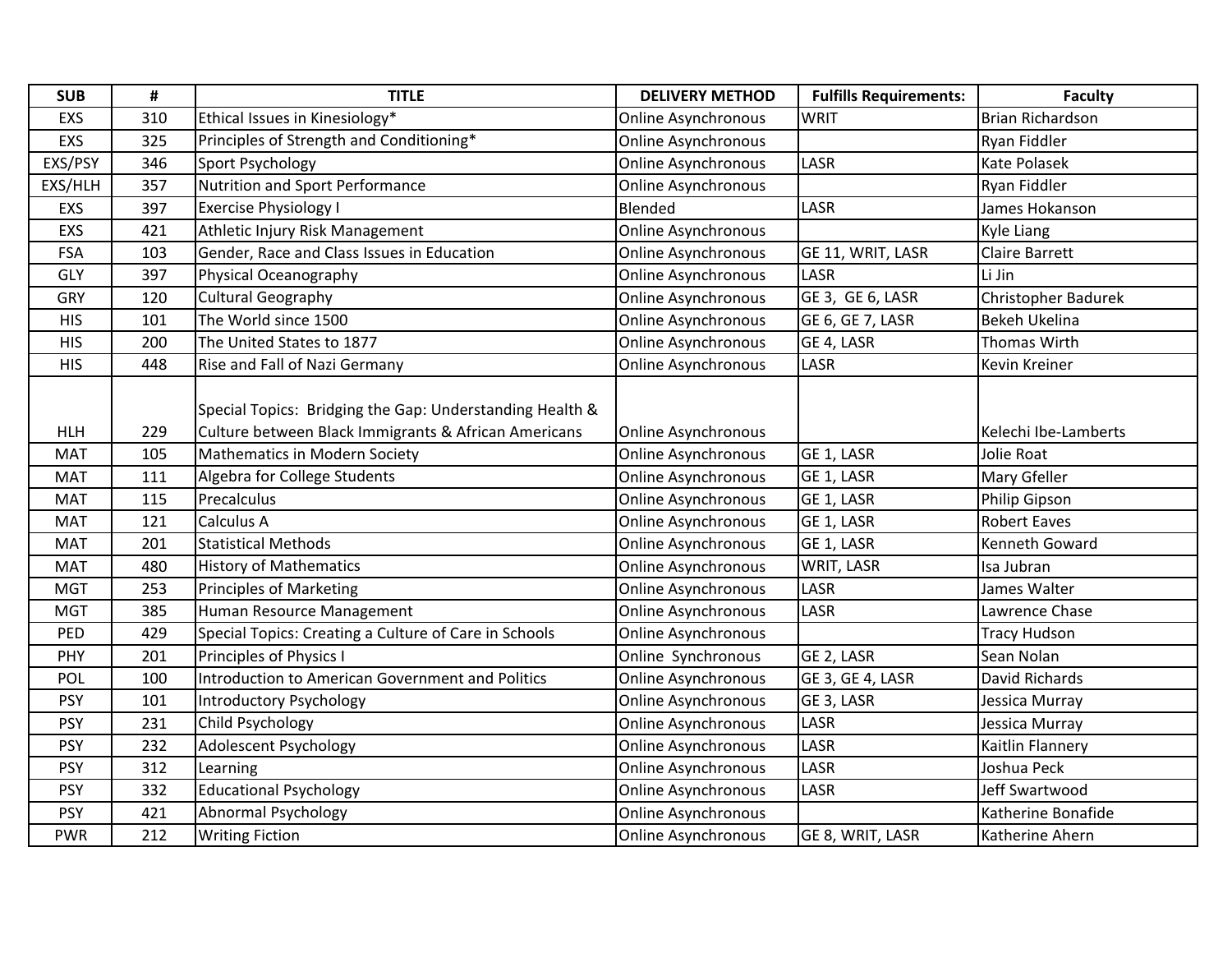| <b>SUB</b> | #   | <b>TITLE</b>                                         | <b>DELIVERY METHOD</b>     | <b>Fulfills Requirements:</b> | <b>Faculty</b>             |
|------------|-----|------------------------------------------------------|----------------------------|-------------------------------|----------------------------|
|            |     |                                                      |                            |                               |                            |
| <b>PWR</b> | 213 | <b>Writing Poetry</b>                                | <b>Online Asynchronous</b> | GE 8, WRIT, PRES, LASR        | <b>Heather Bartlett</b>    |
| SOC        | 475 | Sociology of Religion                                | <b>Online Asynchronous</b> | LASR                          | Michael Emmart             |
| SPA        | 101 | Beginning Spanish I                                  | <b>Online Asynchronous</b> | GE 9, LASR                    | <b>Timothy Gerhard</b>     |
| <b>SPA</b> | 201 | Intermediate Spanish I                               | <b>Online Asynchronous</b> | GE 9, LASR                    | <b>Wesley Weaver</b>       |
| <b>SPM</b> | 275 | Foundations of Sport Management                      | <b>Online Asynchronous</b> | LASR                          | <b>Ryan Vooris</b>         |
|            |     |                                                      | TERM A: MAY 18 - JUNE 6    |                               |                            |
| CRM/SOC    | 333 | The Police                                           | <b>Online Asynchronous</b> | PRES, LASR                    | Mary Cannito-Coville       |
| CRM/SOC    | 383 | Crime and Inequality                                 | <b>Online Asynchronous</b> | WRIT, LASR                    | Mary Cannito-Coville       |
| EXS        | 100 | Introduction to Kinesiology                          | <b>Online Asynchronous</b> |                               | Erik Lind                  |
| EXS        | 380 | Motor Behavior                                       | <b>Online Asynchronous</b> | LASR                          | Wendy Hurley               |
| EXS        | 387 | <b>Biomechanics</b>                                  | <b>Online Asynchronous</b> | LASR                          | <b>Jeff Bauer</b>          |
| <b>HLH</b> | 110 | Personal and Community Health                        | <b>Online Asynchronous</b> |                               | Kathryn Coffey             |
| <b>HLH</b> | 120 | Responding to Emergencies                            | Blended                    |                               | Corey Ryon                 |
| <b>HLH</b> | 163 | The HIV Epidemic                                     | <b>Online Asynchronous</b> | GE 11, LASR                   | Vierne Placide             |
| <b>HLH</b> | 210 | Wellness and Health Promotion                        | <b>Online Asynchronous</b> | LASR                          | <b>Alexis Blavos</b>       |
| <b>HLH</b> | 265 | Health and the Child                                 | <b>Online Asynchronous</b> | LASR                          | Matthew Moyer              |
| <b>MGT</b> | 250 | Principles of Management                             | <b>Online Asynchronous</b> | LASR                          | <b>Timothy Phillips</b>    |
|            |     |                                                      | TERM B: JUNE 7 - JUNE 23   |                               |                            |
| ANT/SOC    | 322 | Sociocultural Study of AIDS                          | <b>Online Asynchronous</b> | GE 11, GE 12, LASR            | <b>Tiantian Zheng</b>      |
| ANT/CRM    |     |                                                      |                            |                               |                            |
| SOC        | 378 | Cross-Cultural Study of Sex Crimes                   | <b>Online Asynchronous</b> | LASR                          | <b>Tiantian Zheng</b>      |
| <b>ATH</b> | 357 | Modern Art                                           | <b>Online Asynchronous</b> | WRIT, LSAR                    | Wylie Schwartz             |
| CAP        | 129 | Special Topics: Excel for Data Analytics             | <b>Online Asynchronous</b> |                               | Rodney Koch                |
|            |     |                                                      |                            |                               |                            |
| ECO        | 329 | Special Topics: Political Economy of the Adirondacks | Blended                    |                               | Benjamin Wilson            |
| EDU        | 303 | Arts in the Curriculum*                              | <b>Online Asynchronous</b> | LASR                          | Kate McCormick             |
|            |     | Special Topics: Foundations of Integrated STEM in    |                            |                               |                            |
| <b>EDU</b> | 329 | Education*                                           | <b>Online Asynchronous</b> |                               | Jeffrey Radloff            |
| EXS        | 380 | Motor Behavior                                       | <b>Online Asynchronous</b> | LASR                          | <b>Wendy Hurley</b>        |
|            |     | Special Topics: Environmental Geography of the       |                            |                               |                            |
| <b>GRY</b> | 329 | Adirondacks                                          | <b>Online Asynchronous</b> |                               | <b>Christopher Badurek</b> |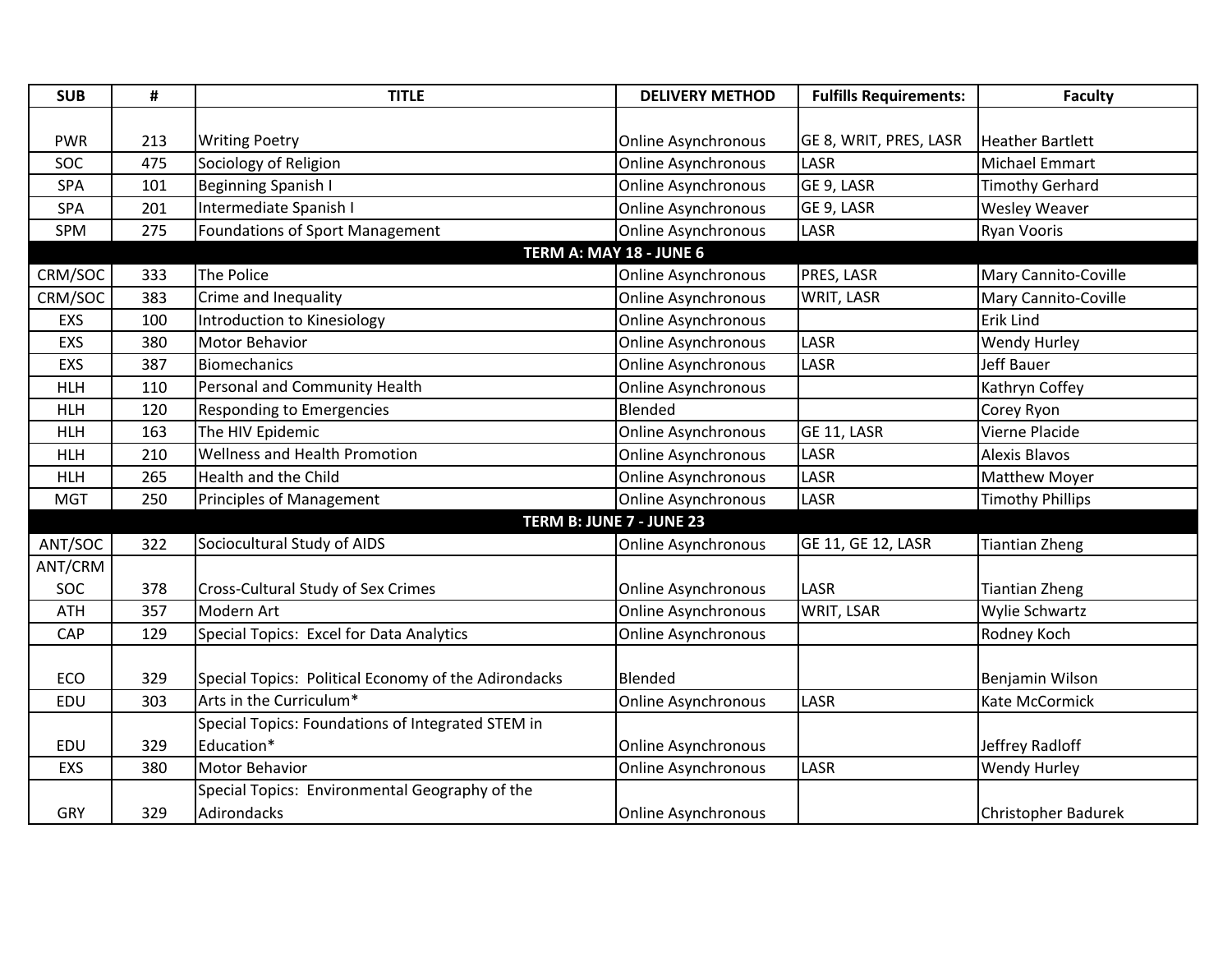| <b>SUB</b> | #       | <b>TITLE</b>                                                                   | <b>DELIVERY METHOD</b>     | <b>Fulfills Requirements:</b> | <b>Faculty</b>          |
|------------|---------|--------------------------------------------------------------------------------|----------------------------|-------------------------------|-------------------------|
|            |         |                                                                                |                            |                               |                         |
| GRY        | 370     | Will the World Provide? A Research Experience for Students Online Asynchronous |                            | GE 3, GE 12, LASR             | Melinda Shimizu         |
| <b>HIS</b> | 316     | Tourism and Environment in the Adirondacks                                     | Blended                    | LASR                          | Scott Moranda           |
| <b>HLH</b> | 201     | Health Problems of the Underserved                                             | <b>Online Asynchronous</b> | GE 11, LASR                   | Kelechi Ibe-Lamberts    |
| <b>HLH</b> | 301     | <b>Stress Management</b>                                                       | <b>Online Asynchronous</b> |                               | Matthew Moyer           |
|            |         | <b>SESSION II: JUNE 27 - AUGUST 1</b>                                          |                            |                               |                         |
| <b>BIO</b> | 302     | Human Anatomy and Physiology II                                                | <b>Online Asynchronous</b> | LASR                          | Carie George            |
| <b>CHE</b> | 228     | <b>General Chemistry II Lecture</b>                                            | <b>Online Asynchronous</b> | LASR                          | <b>Gregory Phelan</b>   |
| <b>CPN</b> | 101     | <b>Writing Studies II</b>                                                      | Online Asynchronous        | GE 10, LASR                   | <b>Andree Myers</b>     |
|            |         | Special Topics: The Sociology of Crime, Race and                               |                            |                               |                         |
| CRM/SOC    | 329     | Punishment                                                                     | <b>Online Asynchronous</b> |                               | <b>Marcus Bell</b>      |
| ECO        | 300     | Intermediate Macroeconomics                                                    | <b>Online Asynchronous</b> | LASR                          | Birupaksha Paul         |
| ECO        | 311     | <b>Economic Development</b>                                                    | <b>Online Asynchronous</b> | WRIT, LASR                    | German Zarate-Hoyos     |
| <b>ENG</b> | 203     | Introduction to Poetry                                                         | <b>Online Asynchronous</b> | GE 7, WRIT, LASR              | Adam Hamilton-Ferguson  |
| EXS        | 287     | Social Psychological Aspects of Physical Activity                              | <b>Online Asynchronous</b> | LASR                          | Phil Buckenmeyer        |
| EXS        | 367     | <b>Exercise Psychology</b>                                                     | <b>Online Asynchronous</b> | LASR                          | Erik Lind               |
| <b>GRY</b> | 221     | Social Geography                                                               | <b>Online Asynchronous</b> | GE 11, LASR                   | Ibipo Johnston-Anumonwo |
| GRY/AAS    | 485     | Africa, South of the Sahara                                                    | <b>Online Asynchronous</b> | LASR                          | Ibipo Johnston-Anumonwo |
| POL/AAS    | 110/120 | <b>Politics and Multiculturalism</b>                                           | <b>Online Asynchronous</b> | GE 11, LASR                   | Seth N Asumah           |
| POL        | 326     | <b>State and Local Government</b>                                              | <b>Online Asynchronous</b> | LASR                          | David Richards          |
| <b>PSY</b> | 101     | Introductory Psychology                                                        | <b>Online Asynchronous</b> | GE 3, LASR                    | Michie Odle             |
| <b>PSY</b> | 201     | <b>Statistical Methods</b>                                                     | <b>Online Asynchronous</b> | GE 1, LASR                    | Joshua Peck             |
| <b>PSY</b> | 311     | Motivation*                                                                    | <b>Online Asynchronous</b> | LASR                          | Michie Odle             |
| <b>PSY</b> | 345     | Introduction to Brain and Behavior                                             | <b>Online Asynchronous</b> | LASR                          | Joshua Peck             |
| <b>PSY</b> | 375     | Positive Psychology                                                            | <b>Online Asynchronous</b> | LASR                          | Jeff Swartwood          |
| <b>REC</b> | 129     | <b>Bird Watching</b>                                                           | <b>Online Asynchronous</b> |                               | Qwynne Lackey           |
| SOC        | 150     | Introduction to Sociology                                                      | <b>Online Asynchronous</b> | GE 3, GE 4, LASR              | Elizabeth Bittel        |
| <b>SOC</b> | 329     | Special Topics: The Sociology of Sport                                         | <b>Online Asynchronous</b> |                               | <b>Marcus Bell</b>      |
| SOC        | 340     | <b>Environmental Sociology</b>                                                 | <b>Online Asynchronous</b> | LASR                          | Elizabeth Bittel        |
| SPA        | 102     | <b>Beginning Spanish II</b>                                                    | <b>Online Asynchronous</b> | GE 9, LASR                    | Odalis Hidalgo          |
| SPA        | 202     | Intermediate Spanish II                                                        | <b>Online Asynchronous</b> | GE 9, LASR                    | Myriam Benincore        |
| SPM        | 325     | Introduction to Sport Analytics*                                               | <b>Online Asynchronous</b> |                               | George Vazenios         |